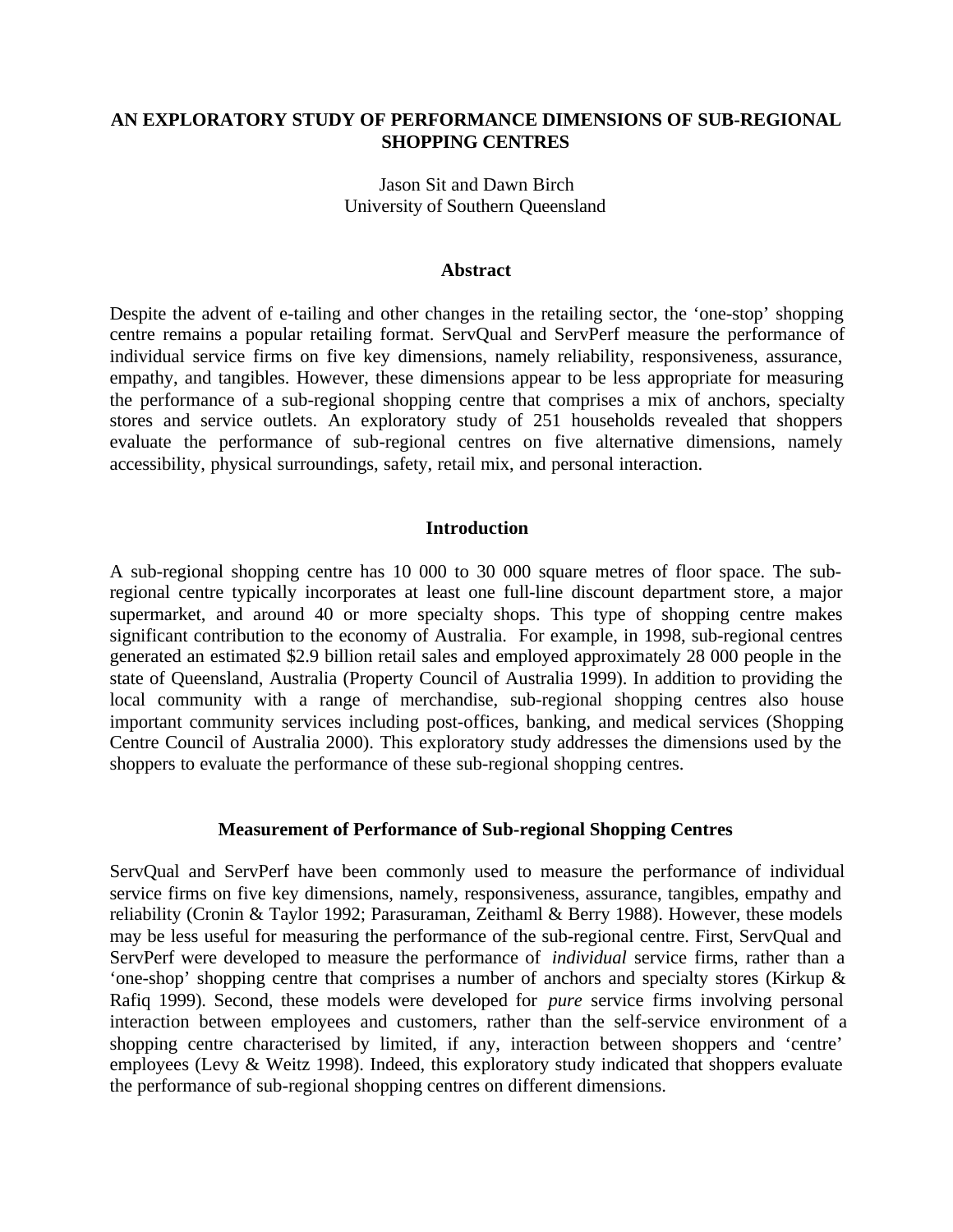### **Research Methodology**

Based on retailing literature and focus group discussions, five dimensions for evaluating the performance of sub-regional shopping centres were identified, namely, accessibility, physical surroundings, a safe shopping environment, retail mix, and personal interaction. Forty-four items were generated to operationalise these five dimensions. A questionnaire was developed to measure those items on Likert-type scales. A mail survey was administered to 960 households in a rural city in Queensland, Australia (Malhotra 1996). Households were randomly selected using an area sampling technique, and the main shopper in the household was requested to respond. Two hundred and fifty one usable questionnaires represented a 26% response rate. Goodness of fit testing revealed that there were significantly more female than male respondents, implying that females still assume the primary responsibility for shopping for households (Dholakia 1999).

### **Results of Exploratory Factor Analysis**

The data was subjected to exploratory factor analysis with a varimax rotation. Based on the identified five dimensions, 44 items were factor analysed separately and ten factors that reflect the performance of sub-regional shopping centres were revealed, as summarised in table 1 (Tabachnick & Fidell 1989). In this exploratory study, there were a few items that had factor loadings between 0.3.0 and 0.40 indicating a weak correlation between those items and the factors. However, given the exploratory nature of the study and their relevant importance, those items with factor loadings below 0.50 were retained for further research. Factors with eigenvalues greater than 1.0 were retained. The Kaiser-Meyer-Olkin (KMO) measure of sampling adequacy was rated 0.70 and above, and also Bartlett's test of sphericity was high and significant (Norusis 1993).

| <b>Performance</b>   | <b>Factors and items</b>                                                                                    | <b>Factor</b> | <b>Item-total</b> |
|----------------------|-------------------------------------------------------------------------------------------------------------|---------------|-------------------|
| dimension            |                                                                                                             | loading       | correlation       |
| <b>Accessibility</b> | <b>Factor 1: Micro-accessibility</b>                                                                        |               |                   |
|                      | It is easy to get around within the centre                                                                  | 0.74          | 0.61              |
|                      | I can easily find the entrances and exits to the<br>centre                                                  | 0.73          | 0.54              |
|                      | The trading hours are appropriate for me                                                                    | 0.41          | 0.42              |
|                      | Variance explained $= 25.92\%$                                                                              |               |                   |
|                      | Cronbach's alpha coefficient = $0.69$                                                                       |               |                   |
|                      | <b>Factor 2: Macro-accessibility</b>                                                                        |               |                   |
|                      | The centre has adequate parking space                                                                       | 0.75          | 0.46              |
|                      | The roads leading to the centre are in good<br>condition                                                    | 0.50          | 0.33              |
|                      | The centre has undercover parking<br>Variance explained = $6.65\%$<br>Cronbach's alpha coefficient = $0.49$ | 0.34          | 0.26              |

**Table 1: Exploratory Factor Analysis for Performance Dimensions of Sub-regional Shopping Centres**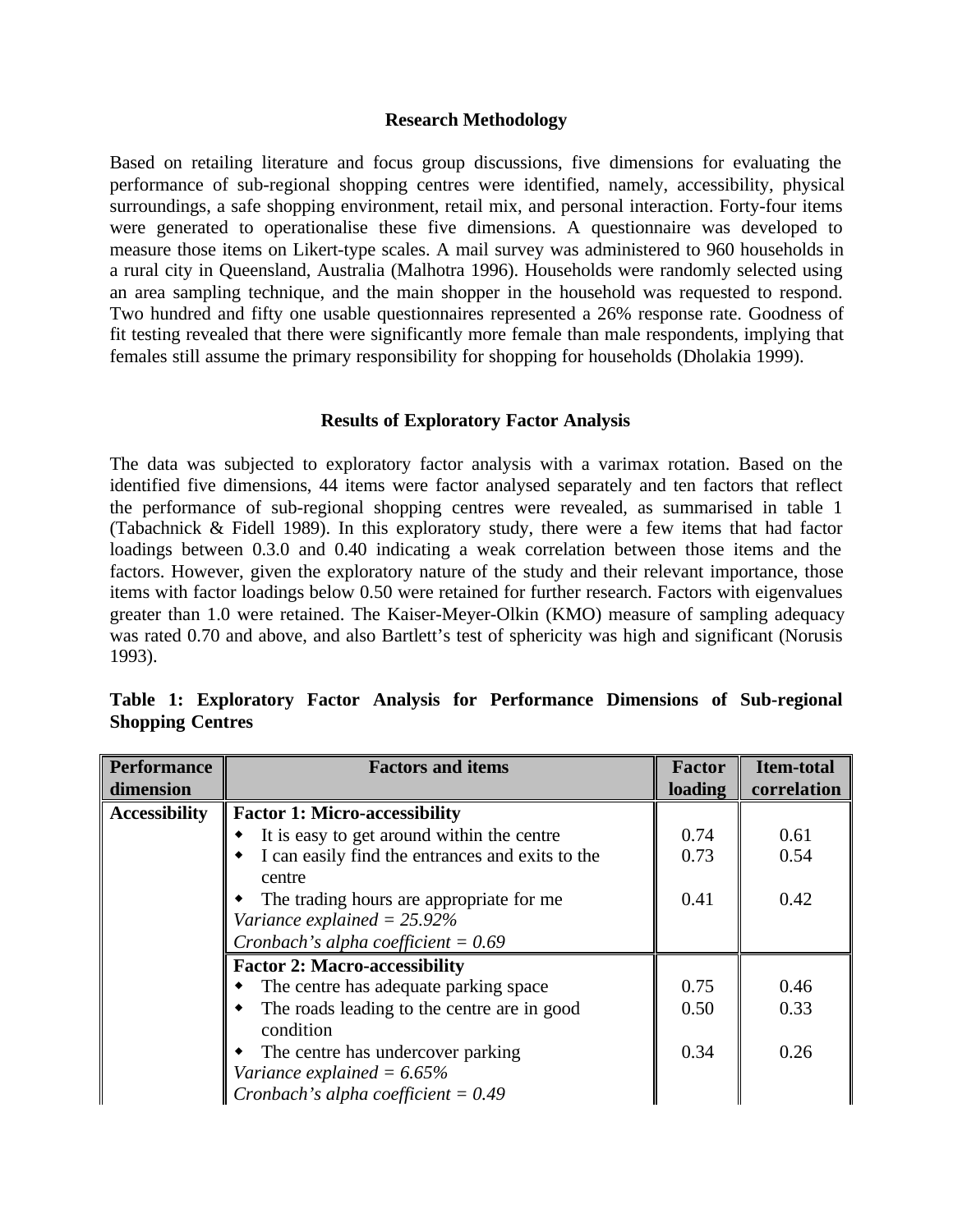|                 | <b>Factor 3: Proximity</b>                          |      |      |
|-----------------|-----------------------------------------------------|------|------|
|                 | The centre is close to where I work                 | 0.63 | 0.39 |
|                 | The centre is close to my home                      | 0.33 | 0.39 |
|                 | Variance explained = $6.41\%$                       |      |      |
|                 | Cronbach's alpha coefficient = $0.534$              |      |      |
|                 | Total variance explained = $38.98\%$                |      |      |
| <b>Physical</b> | <b>Factor 4: Amenities</b>                          |      |      |
| surroundings    | The restrooms are easy to find<br>٠                 | 0.93 | 0.91 |
|                 | The restrooms are conveniently located              | 0.86 | 0.88 |
|                 | The centre has clean restrooms                      | 0.76 | 0.76 |
|                 | Variance explained = $36.77\%$                      |      |      |
|                 | Cronbach's alpha explained = $0.93$                 |      |      |
|                 | <b>Factor 5: Ambulance</b>                          |      |      |
|                 | There are adequate lifts                            | 0.76 | 0.72 |
|                 | Directory sign boards within the centre are helpful | 0.66 | 0.64 |
|                 | There are adequate escalators                       | 0.64 | 0.46 |
|                 | The brochures on the centres' facilities provide    | 0.61 | 0.64 |
|                 | adequate information                                |      |      |
|                 | Overall the centre is clean                         | 0.49 | 0.56 |
|                 | The centre is well-lit                              | 0.41 | 0.57 |
|                 | Variance explained = $13.45\%$                      |      |      |
|                 | Cronbach's alpha explained = $0.82$                 |      |      |
|                 | <b>Factor 6: Ambient Conditions</b>                 |      |      |
|                 | Overall the centre has a fashionable colour scheme  | 0.98 | 0.59 |
|                 | The centre has modern decor                         | 0.72 | 0.80 |
|                 | The centre has pleasant background music            | 0.63 | 0.65 |
|                 | The centre is air-conditioned                       | 0.31 | 0.34 |
|                 | Variance explained $= 6.871\%$                      |      |      |
|                 | Cronbach's alpha coefficient = $0.778$              |      |      |
|                 | Total variance explained = $57.09\%$                |      |      |
| <b>Safe</b>     | <b>Factor 7: Safety</b>                             |      |      |
| shopping        | I feel safe when using the escalators               | 0.86 | 0.80 |
| environment     | I feel safe when using the restrooms                | 0.83 | 0.79 |
|                 | I feel safe when using the lifts<br>٠               | 0.81 | 0.79 |
|                 | I feel safe within the shopping centre              | 0.77 | 0.73 |
|                 | There are security guards on duty within the centre | 0.72 | 0.67 |
|                 | I feel safe in the centre's car park                | 0.72 | 0.66 |
|                 | My vehicle is safe in the car park                  | 0.51 | 0.47 |
|                 | Total variance explained = $56.66\%$                |      |      |
|                 | Cronbach's alpha coefficient = $0.90$               |      |      |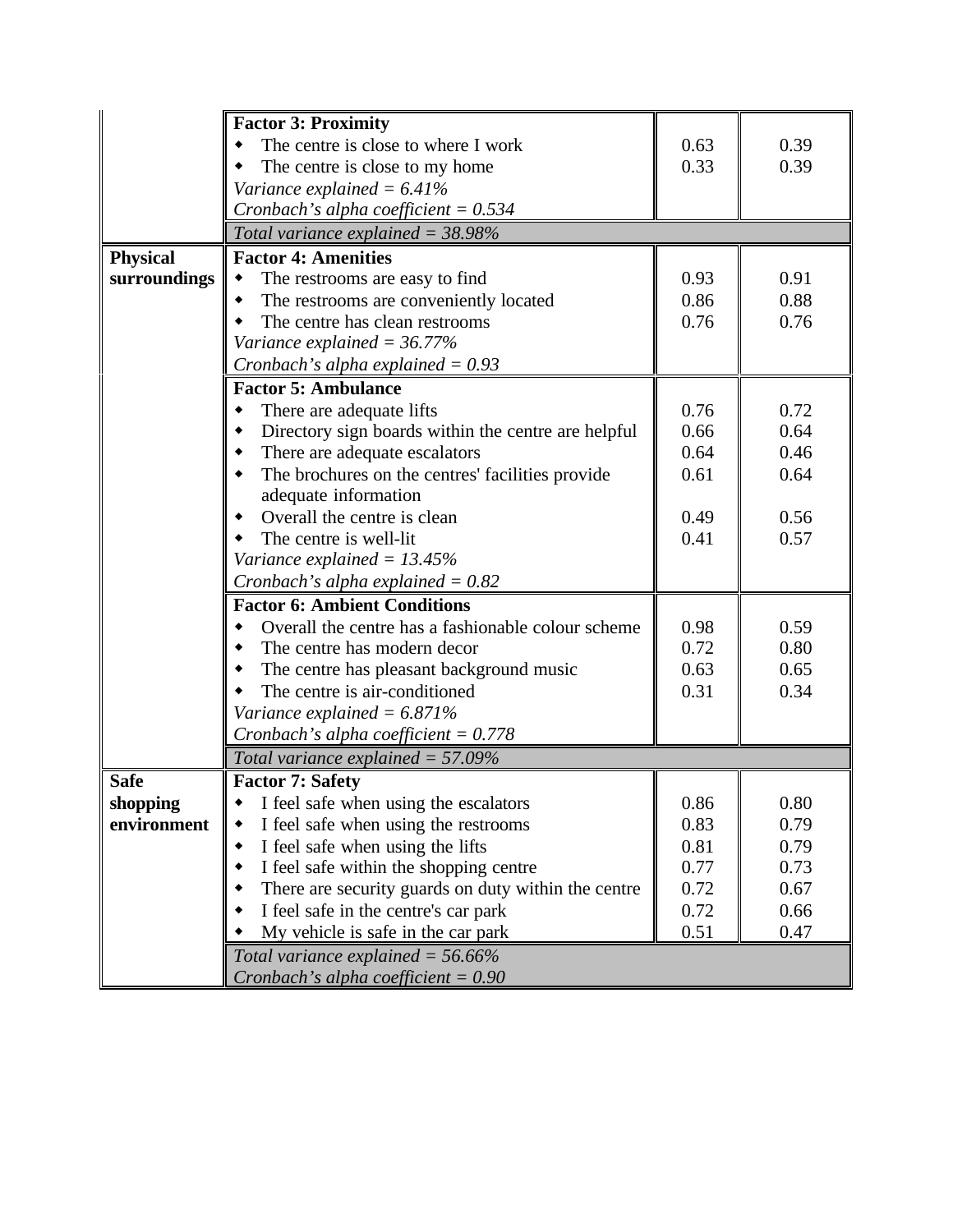| <b>Retail mix</b> | <b>Factor 8: Retail Mix</b>                                                |      |      |
|-------------------|----------------------------------------------------------------------------|------|------|
|                   | The stores in the centre offer a good choice of<br>brands                  | 0.84 | 0.66 |
|                   | Stores within the centre stock my preferred brands                         | 0.71 | 0.58 |
|                   | The centre has a good range of products                                    |      |      |
|                   | The centre provides a good range of services such                          | 0.68 | 0.55 |
|                   | as banks, health funds, post office etc                                    | 0.40 | 0.34 |
|                   | Variance explained = $25.41\%$                                             |      |      |
|                   | Cronbach's alpha coefficient = $0.72$                                      |      |      |
|                   | <b>Factor 9: Supporting Services</b>                                       |      |      |
|                   | The centre provides occasional entertainment for                           | 0.76 | 0.59 |
|                   | customers (i.e. fashion shows and lucky draws)                             |      |      |
|                   | The centre has specific venues for entertainment                           | 0.69 | 0.50 |
|                   | (i.e. cinemas and game zones)                                              |      |      |
|                   | The centre provides childcare services for                                 | 0.65 | 0.55 |
|                   | customers                                                                  |      |      |
|                   | There is a food court in the centre                                        | 0.49 | 0.35 |
|                   | Variance explained $= 20.99\%$                                             |      |      |
|                   | Cronbach's alpha coefficient = $0.71$                                      |      |      |
|                   | Total variance explained $=$ 46.40%                                        |      |      |
| <b>Personal</b>   | <b>Factor 10: Personal Interaction</b>                                     |      |      |
| interaction       | Employees at the information desk are                                      | 0.92 | 0.87 |
|                   | knowledgeable about the centre                                             |      |      |
|                   | Employees at the information desk provide prompt<br>service                | 0.90 | 0.85 |
|                   | Employees at the information desk are courteous                            | 0.85 | 0.83 |
|                   | Centre management is helpful when I make an<br>enquiry                     | 0.84 | 0.81 |
|                   | Centre management responds appropriately to my                             | 0.83 | 0.81 |
|                   | concerns                                                                   |      |      |
|                   | Employees at the information desk are neatly                               | 0.72 | 0.69 |
|                   | dressed                                                                    |      |      |
|                   | I can get assistance at the information desk                               | 0.65 | 0.63 |
|                   |                                                                            |      |      |
|                   | Total variance explained = 67.18%<br>Cronbach's alpha coefficient = $0.93$ |      |      |

(Source: developed for this study based on results of five separate factor analyses)

# **Discussion of Results**

The first dimension, *accessibility*, concerned the ease of entering and exiting a sub-regional shopping centre. Accessibility comprises three factors, namely micro-accessibility, macroaccessibility, and proximity. Micro-accessibility concerns the ease with which the consumer can navigate within the centre, whereas macro-accessibility concerns the ease with which the consumer can reach the centre. Proximity concerns the distance between the centre and the consumer's place of work or residence. The second dimension, *physical surroundings* comprised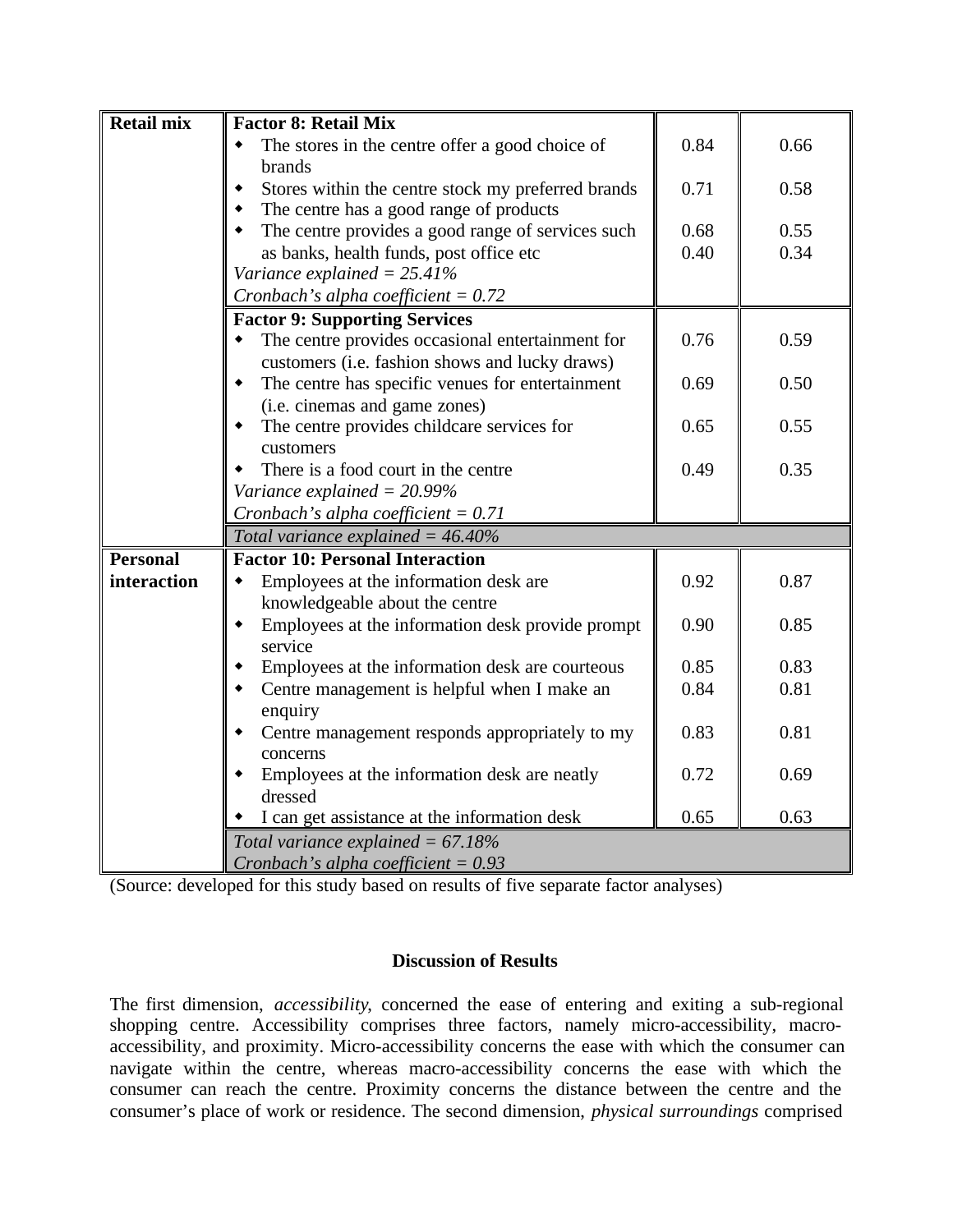three factors, namely, amenities, ambulance and ambient conditions. Amenities concern the locality and cleanliness of restrooms; ambulance concerns the equipment that facilitates the shopper's movement within the centre, and ambient conditions represent the atmosphere of the centre.

The third dimension of a *safe shopping environment* revealed one factor named 'safety'. Safety concerns both personal safety and the safety on one's car in the parking lot. *Retail mix* represented the range of retail outlets and services within the centre. Retail mix revealed two factors, namely retail mix and supporting services. The retail mix appears to represent the core services offered, such as range of anchors and service outlets, whereas the supporting services included supplementary services including food courts, entertainment, and child care services. The fifth dimension, *personal interaction*, revealed one factor, labelled 'personal interaction', and concerned the attitude of employees and management when handling customers' enquiries.

### **Contributions and Managerial Implications**

This exploratory study extends the academic literature on one-stop shopping centres. That is, the study identified more appropriate dimensions that reflect the performance of sub-regional shopping centres than those offered by ServQual and ServPerf. (Parasuraman, Zeithaml & Berry 1988). This exploratory study could provide a framework for management when conducting an internal audit of their shopping centre. That is, the multiple-item scale developed in this study could be modified to gather benchmark data regarding current levels of service performance, and thus allow management to determine the relative strengths and weakness of their centre. Further, satisfactory performance of each dimension could be viewed as a means for delivering higher levels of service quality.

## **Limitations and Future Research**

This exploratory study aimed to identify dimensions that reflect the performance of one-stop shopping centre, and these findings are confined to sub-regional shopping centres. Further research is required to examine the construct validity and reliability of those dimensions in this context, as well as, other types of shopping centres including regional and neighbourhood centres. Future research should also investigate the relative importance of the dimensions. This study was confined to the perceptions of respondents residing in a rural city in Queensland, Australia. Hence, further research may reveal that the perceived performance dimensions differ in other rural and urban areas. Moreover, further research may identify the moderating variables that influence shoppers' perceptions. Further, the exploratory factor analysis revealed some unexplained variance, indicating that other factors may influence perceptions of performance.

### **Conclusion**

Five service quality dimensions are commonly used for the performance measurement of individual service firms, namely responsiveness, assurance, tangibles, empathy and reliability. However, these dimensions appear to be less appropriate for the sub-regional shopping centres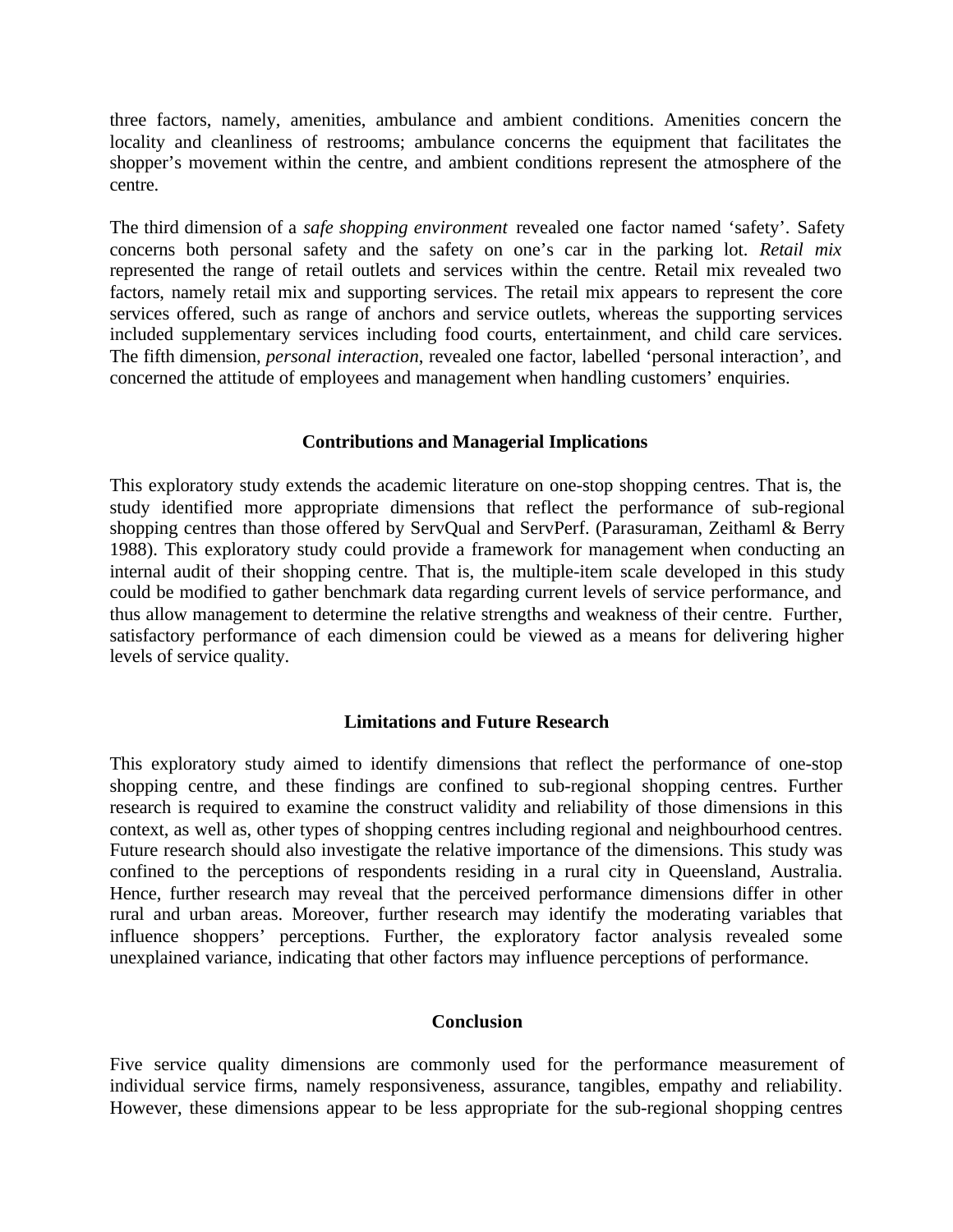that comprise a mix of anchor stores and specialty shops, and offer a range of merchandise and services. In this preliminary study, exploratory factor analysis with varimax rotation revealed that shoppers use five alternate dimensions for measuring the performance of sub-regional centres, namely accessibility, physical surroundings, safe shopping environment, retail mix and personal interaction. In terms of contribution, this exploratory study extends the academic literature on one-stop shopping centres. Further, the multiple-item scale developed in this study could serve as an internal audit tool that enables management to determine their centres' strengths and weaknesses.

## **References**

Churchill, A. Gilbert. (1979), 'A paradigm for developing better measures of marketing constructs', *Journal of Marketing Research*, vol. 15, February, pp. 64-73.

Cronin, Joseph. & Taylor, Steven, (1992), 'Measuring service quality: a re-examination and extension', *Journal of Marketing*, vol. 56, July, pp. 55-68.

Dholakia, R. Ruby. (1999), 'Going shopping: key determinants of shopping behaviours and motivations', *International Journal of Retail and Distribution Management*, vol. 27, no. 4, pp. 154-165.

International Council of Shopping Centres. (1999), *ICSC Shopping Centre Definitions: basic configuration and types* [Online], Available: htt://www.icsc.org/srch/about/impactofshoppingcentres/centredefinitions.html, [Accessed 14

February 2000].

Kirkup, Malcolm. & Rafiq, Mohammed. (1999), 'Marketing shopping centres: challenges in the UK context', *Journal of Marketing Practice: Applied Marketing Science*, vol. 5, no. 5, pp. 119- 133.

Levy, Michael. & Weitz, A. Barton. (1998), *Retailing Management*, 3<sup>rd</sup> edn, McGraw-Hill, United States.

Lovelock, C. H., Patterson, P. G. & Walker, R. H. 1998, *Services Marketing*, Australia and New Zealand edn, Practice Hall, United States

Malhotra, K. Naresh. (1996), *Marketing Research: An Applied Orientation*, 2nd edn, Prentice Hall, United States, America.

Merrilees, Bill & Miller, Dale. (1996), *Retailing Management: A Best Practice Approach*, RMIT Press, Victoria, Australia.

Norusis, Marija. J. 1993, SPSS for Windows, *Professional Statistics*, SPSS Inc. USA.

Parasuraman, A., Zeithaml, Valarie. & Berry, L. Leonard. (1988), 'SERVQUAL: a multiple-item scale for measuring consumer perceptions of service quality', *Journal of Retailing*, vol. 64, no. 1, Spring, pp. 12-40.